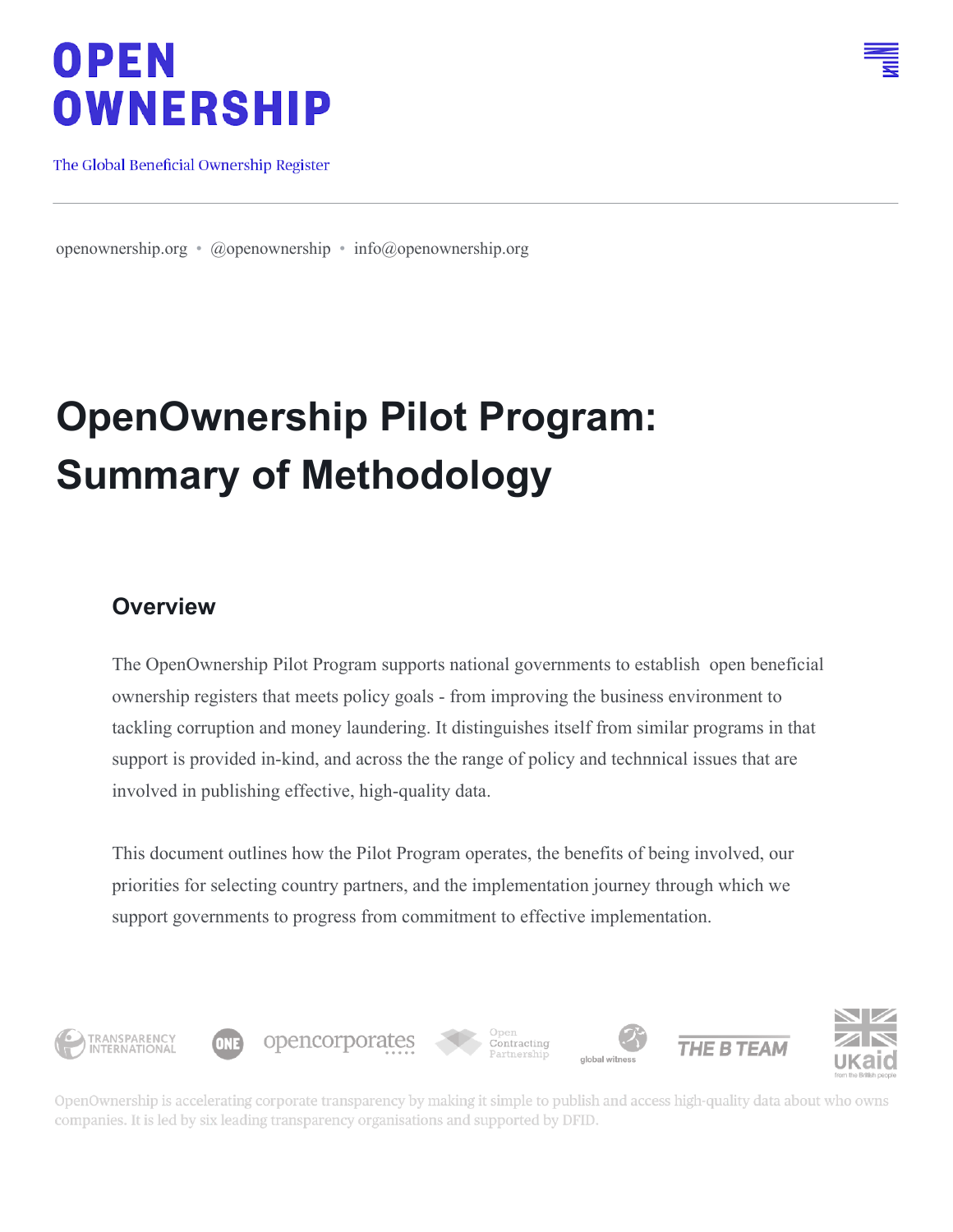*Page 2 of 6*

#### **What the OpenOwnership Pilot Program Does**

An increasing number of governments are committing to public beneficial ownership registers of companies, but need technical assistance to make it happen. The OpenOwnership Pilot Program provides this support. It is a partnership between OpenOwnership and participating governments, where parties work together iteratively to develop an effective open data beneficial ownership regime. These implementations help shape emerging international best practice.

Built into the program is a standard format for publishing beneficial ownership information - the Beneficial Ownership Data Standard (BODS). This means beneficial ownership data from different countries can be easily linked, offering significant value to users of the data - for example law enforcement, civil society and private sector officers undertaking due diligence. Data from pilot countries' registers is shared to the global OpenOwnership Register, which links the data and allows it to be readily accessed. The OpenOwnership Register currently includes ownership information for 5.5 million companies from over 20 countries.

Through the Pilot Program, OpenOwnership is partnering strategically with at least five governments to implement open registers by the end of 2020. As of January 2019, the Pilot Program is partnering with Ukraine to implement an open data beneficial ownership register of Ukrainian companies, and with Kyrgyz Republic to implement an open data register of extractives company ownership.

OpenOwnership is collating lessons from these contexts to create a suite of 'how-to' documents and tools for governments around the globe implementing open beneficial ownership registers. The first iteration of this will be released later in 2019, and will include template forms and processes for data collection, tools to guide decision making on policy and technical matters, as well as open source code.

The OpenOwnership Pilot Program:

- Supports governments to **implement public, open data beneficial ownership registers** of companies.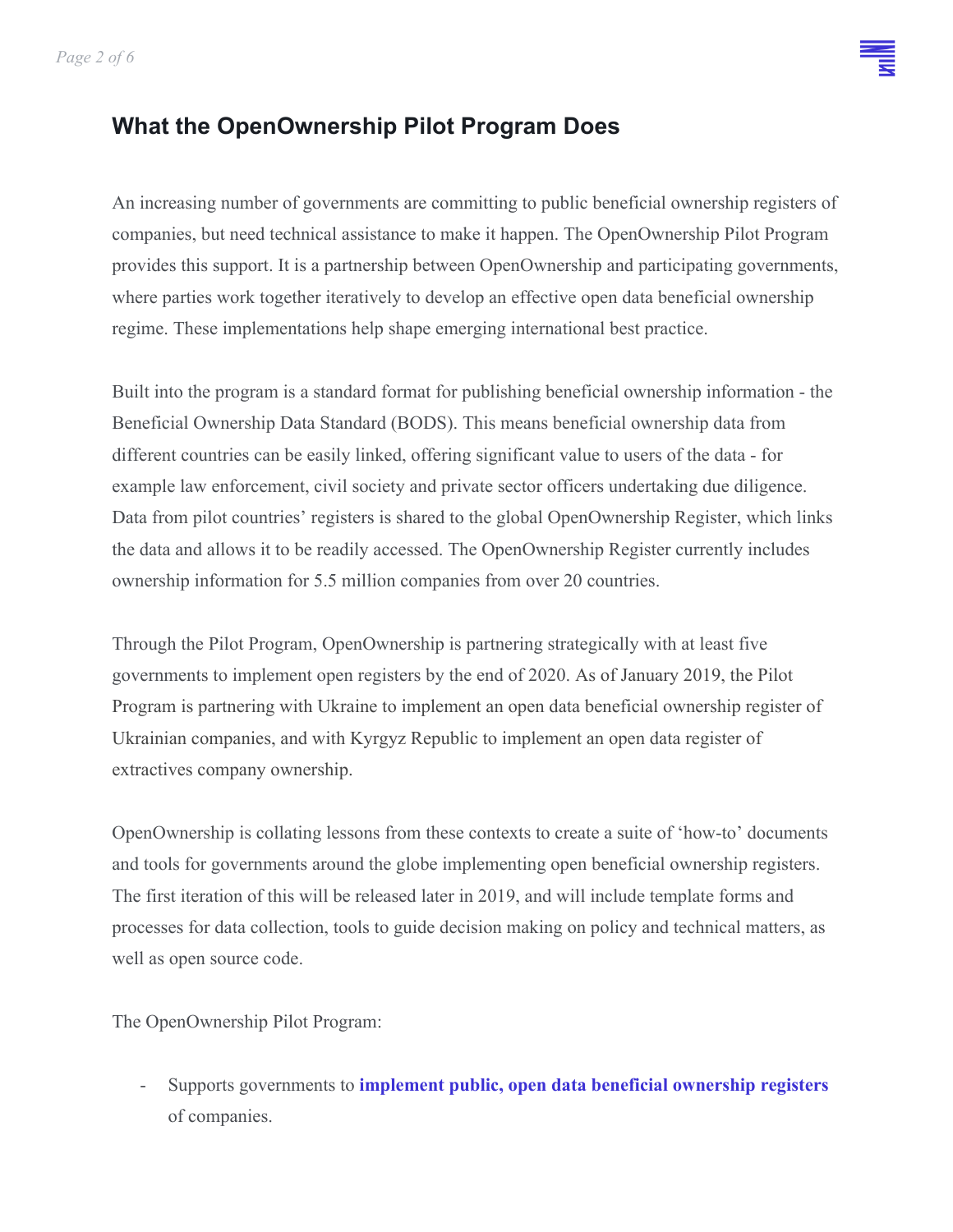

- **Provides technical assistance** to support policy and technology reforms required for the register to meet policy goals.
- Promotes network effects in the use of the Beneficial Ownership Data Standard, **a standardised template** for publishing beneficial ownership information that is being developed by global experts in open data standards, including those involved in the Open Contracting Data Standard.

## **Benefits of Participating in the OpenOwnership Pilot Program**

There are many benefits to joining the OpenOwnership Pilot Program, including:

- Receiving **in-kind technical assistance** from internationally recognised experts in beneficial ownership transparency policy and technology.
- Helping **shape the development of international good practice** for using beneficial ownership transparency to promote integrity, improve business environments and stem corruption.
- Joining a growing vanguard of countries that are **creating a new global norm of beneficial ownership transparency**.

## **Selection of partners**

When selecting partnerships, we are looking for those which enable us to:

- Encounter a **variety of challenges** when it comes to implementation and process, allowing us to develop and test solutions to these that can be shared within the 'how-to' guidance.
- **Test and refine** the Beneficial Ownership Data Standard as the international standard format for publishing high quality, linkable beneficial ownership information.
- **Create meaningful links** between beneficial ownership data across jurisdictions through the OpenOwnership Register.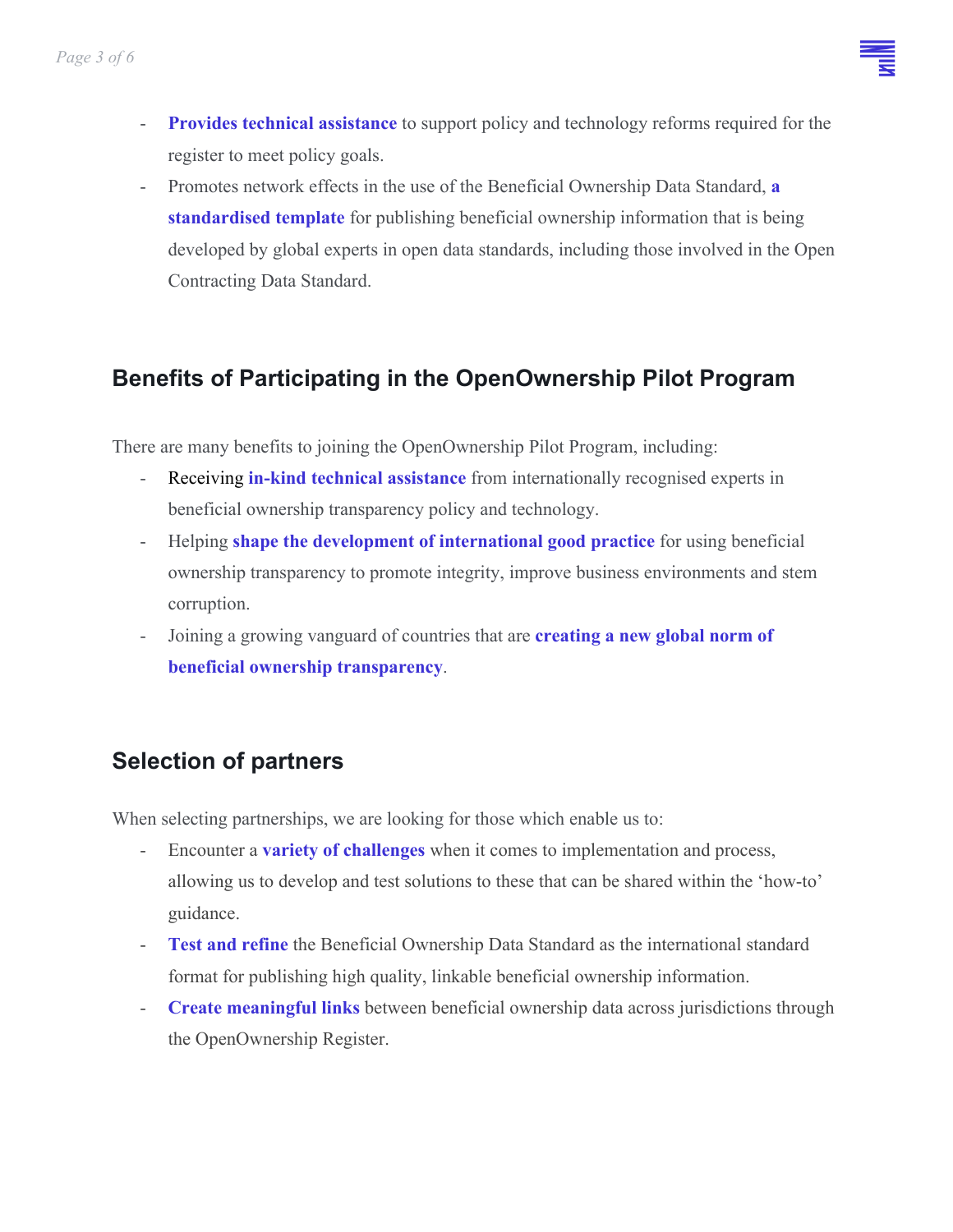

- Leverage and build on the work of others to **advance beneficial ownership transparency** and move towards a new global norm of open beneficial ownership registers of companies.

The OpenOwnership Pilot Program focuses on countries with one or more of the following attributes, and where there is political commitment to implement beneficial ownership transparency by end 2020:

- **World Bank Lower-Middle Income Countries** where there is demand for beneficial ownership transparency and a need for technical assistance in order to implement.
- **EU Member States** implementing the 5th Anti-Money Laundering Directive requirement for public beneficial ownership register of companies.
- **Transitioning countries** where there is significant demand for, and political will to, deliver beneficial ownership reforms.
- **Extractive Industries Transparency Initiative** (EITI) countries implementing beneficial ownership roadmaps, where learnings can also apply to other EITI countries.

## **The Pilot Program Journey**

The Pilot Program guides partners through six stages. Although every partnership is different, and some stages may overlap or occur in parallel, this process maximises the opportunities to meet policy goals, and to feed in learnings to OpenOwnership's 'how-to' guidance. Learning meetings are held throughout the pilot to identify learnings and enable us to improve and iterate.

| <i>Stage</i>  | <i>Objective</i>                                                                                                                                                                                                                                                                                                                                                             |
|---------------|------------------------------------------------------------------------------------------------------------------------------------------------------------------------------------------------------------------------------------------------------------------------------------------------------------------------------------------------------------------------------|
| 1: Agreements | Establish a common understanding and formal agreement with the partner<br>about the pilot implementation and its goals. This is where we discuss<br>specific policy goals and needs, and agree the aims of the partnership.                                                                                                                                                  |
| 2: Scoping    | Every country is different, and it is important that we understand the<br>existing technical, policy/regulatory, and business process frameworks<br>that impact on beneficial ownership transparency, and who will use the<br>data and how. Once we know the landscape in which we are operating,<br>we can, based on our own experience and on international good practice, |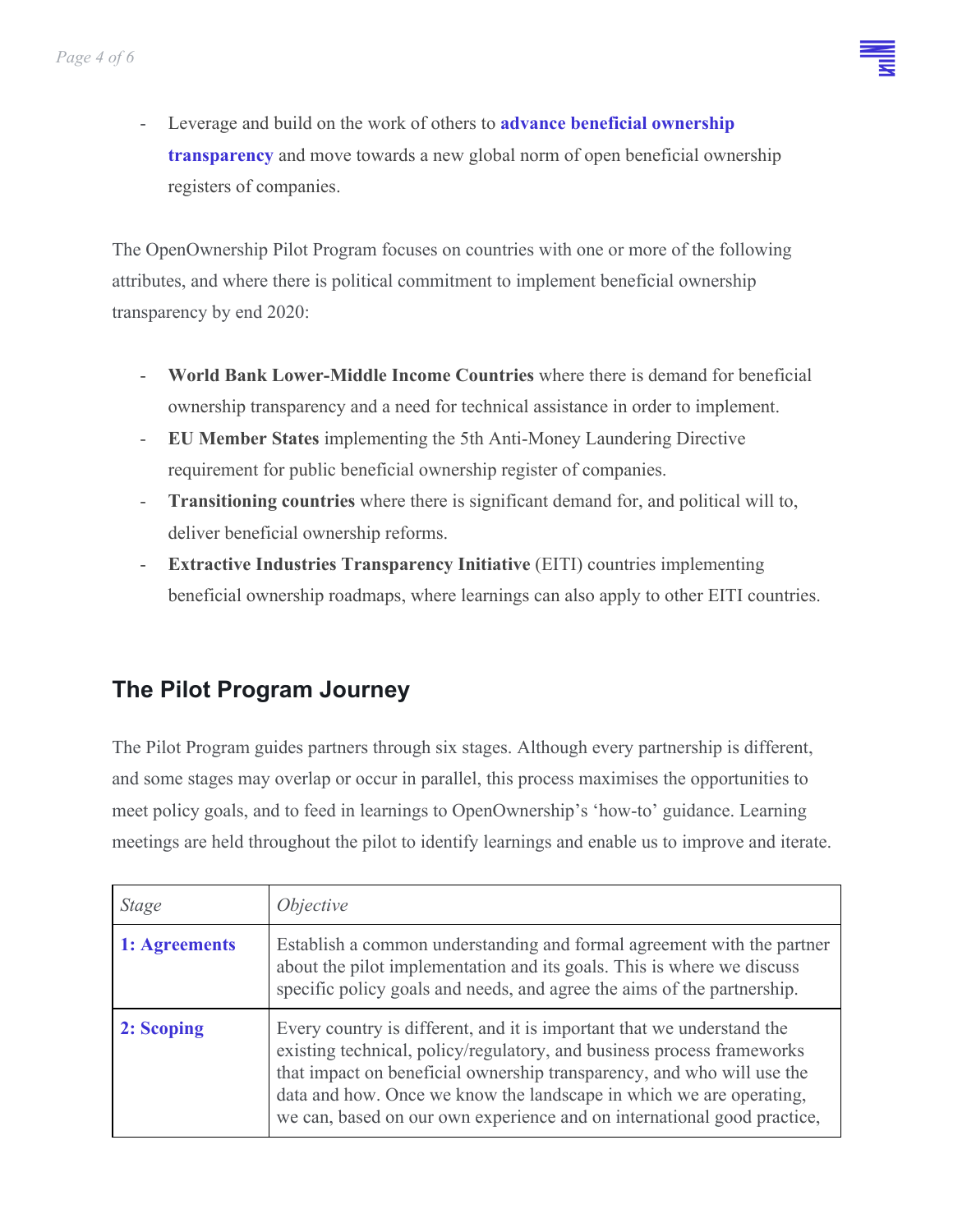

|                                                       | recommend changes needed to establish an effective register that meets<br>policy goals.                                                                                                                                                                                                                                                                                                                             |
|-------------------------------------------------------|---------------------------------------------------------------------------------------------------------------------------------------------------------------------------------------------------------------------------------------------------------------------------------------------------------------------------------------------------------------------------------------------------------------------|
| 3: Policy                                             | We support the pilot partner to carry out the policy recommendations<br>identified in the scoping phase. This might include reviewing proposed<br>amendments to legislation and regulation, and where necessary bringing<br>in other local or international partners to provide expertise or to monitor<br>progress.                                                                                                |
| 4: Data<br><b>Collection</b>                          | We support the pilot partner to design a data model compatible with the<br>Beneficial Ownership Data Standard. We then help them to implement<br>the recommendations from the scoping phase to put in place the processes<br>and systems for collecting and storing the information. The Pilot Program<br>can advise on specification for software development but cannot carry out<br>this development.            |
| <b>5: Publication &amp;</b><br><b>Synchronisation</b> | Through iterative and collaborative development, we put in place tools to<br>import and validate the partner's data against the Beneficial Ownership<br>Data Standard, and then add the partner's data to the global<br>OpenOwnership Register. This is important - high quality, linkable data,<br>that can be analysed and reused by anyone, empowers people to use the<br>data for social and economic benefits. |
| <b>6: Review</b>                                      | We assess the pilot's results against its goals, consolidate and<br>communicate the lessons via an evaluation, and integrate learnings into<br>OpenOwnership's 'how-to' guidance. Where required, we will agree next<br>steps with the pilot partner and how we might support them further.                                                                                                                         |

#### **Outcomes of the OpenOwnership Pilot Program**

The Open Ownership Pilot Program is contributing to a new global norm around ownership data. The Pilot Program will allow us to develop and test solutions to a range of common implementation challenges. For example, how to put in place a robust legal framework that enables useful and granular data to be published; how to decide whether to extend an existing company register database to include beneficial ownership information or create a new database; and how to get data from paper forms into the register efficiently and accurately.